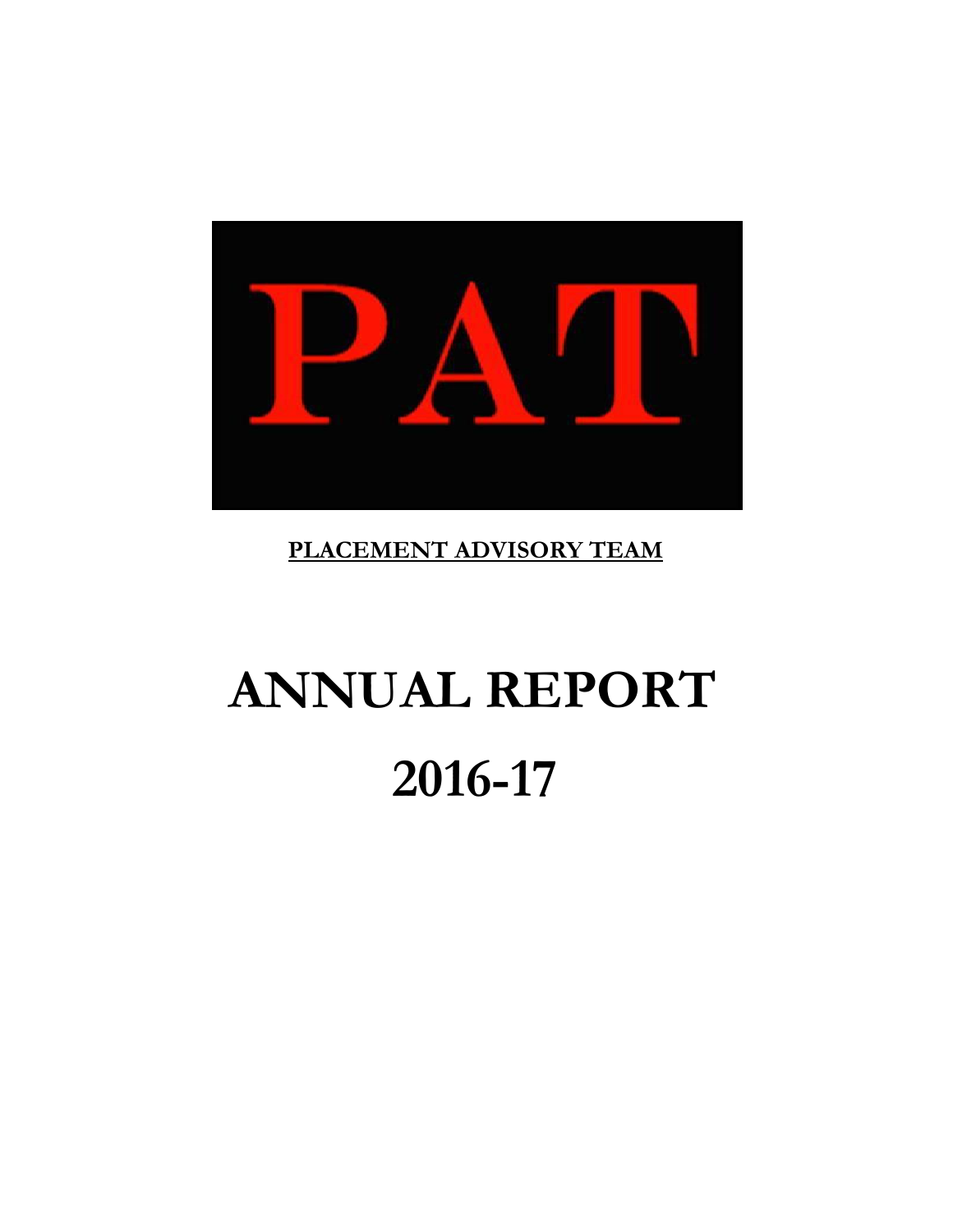### **Placement Advisory Team (Events and Activities) – June 2016 to March 2017**

Below are the list of various engagement and recruitment activities conducted and organized by Placement Advisory Team. All the events organized by PAT for both MBA 38 and MBA39 during the academic year 2016-17 have been listed.

June 2016:

 $\bullet$  SEED 1

July 2016:

- 16 Jul Pepsico Campus Welcome Fest Mr. D. Shivakumar, Chairman & CEO, PepsiCo India Holdings Private Limited
- 17 Jul Mahindra War Room Season 9 Launch, Mahindra & Mahindra Ltd.
	- o Dr. Prince Augustin, Executive Vice President, Human Capital at Mahindra & Mahindra Direct
	- o Mr. Udit Tewari, Senior Manager, Campus Branding and Recruitment, Mahindra & Mahindra Limited
	- o Ms. Anisha Saluja, Manager, Employer Branding and Resourcing, Mahindra & Mahindra Limited
	- o Mr. Abhishek Nair, National Manager, Retail Ad Sales, Mahindra First Choice Wheels
- 19 Jul Guest Lecture Mr. Jatin Panchal, Godrej Consumer Products Ltd.
- 19 Jul Launch of Godrej Loud 2016
- 24 Jul ITC Interrobang Launch
- 25 Jul Hackfest Launch, Accenture in association with Linkedin
- 30 Jul Ground Zero Launch, Future Group

## August 2016:

- 8 Aug Van Heusen Grooming Session, Aditya Birla Group
- 16 Aug Guest Lecture Mr. Abhijit Kulkarni Director & Business Head (Ice Cream), Unilever Thailand
- 17 Aug CAU Workshop, JP Morgan
- 19 Aug VECV Campus Connect, Mr. Vikas Uchil (General Manager After Sales) & Mr. Satyanrayana GVV (General Manager, HR – Corporate and Sales and Marketing)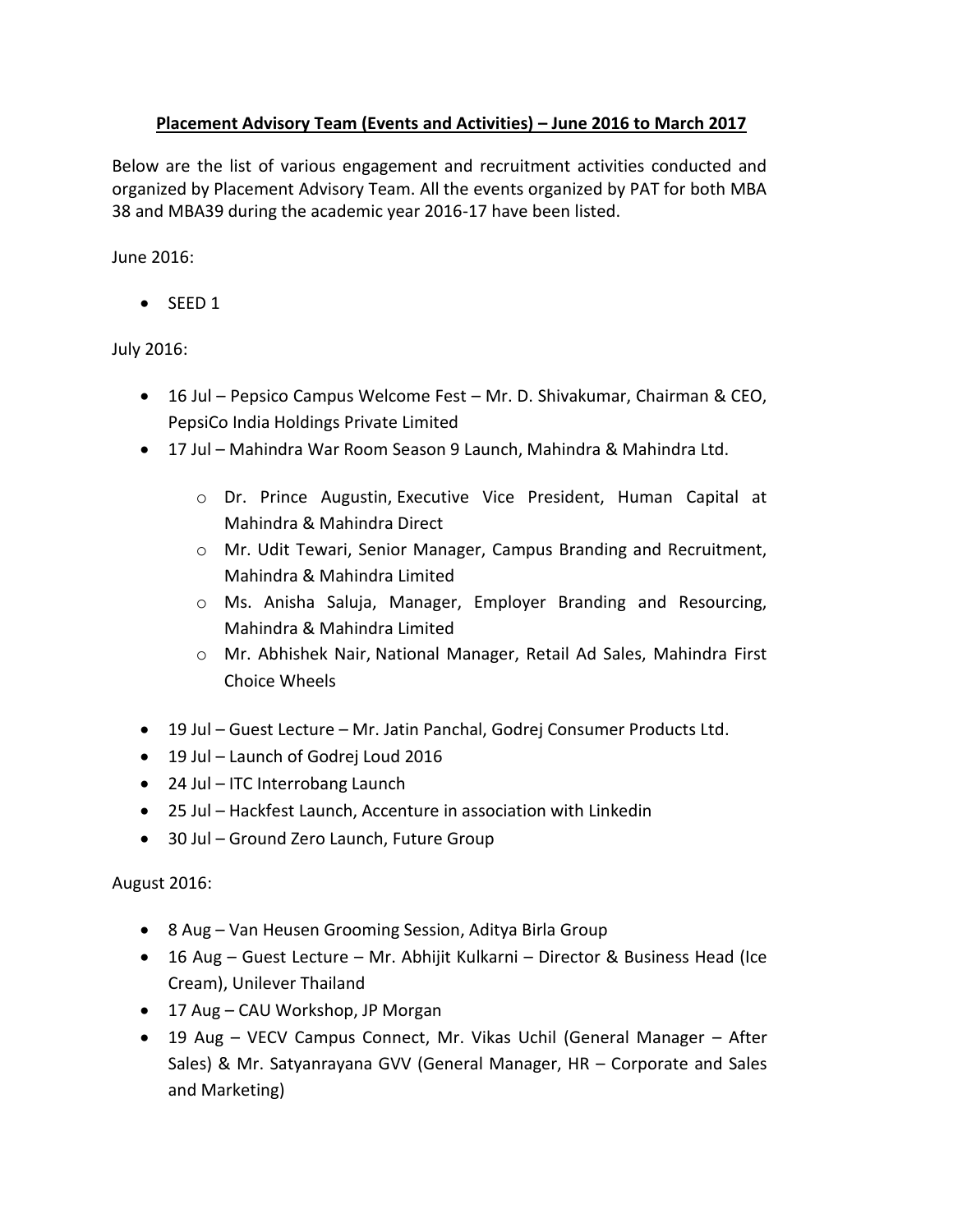- 26 Aug Titan Elevate Launch, Titan Company Limited
- 26 Aug Leadership session Aarti Jhingon, Employer Branding & Campus Relations, Group HR, Reliance Industries Ltd.
- 27 Aug Guest Lecture Mr. Amit Malik CHRO, Aviva India
- Pre Placement Talks

#### September 2016:

- Pre Placement Talks
- Summer Internship Recruitment Programme 2016
- 17 Sep Zumba Session, Abbott Healthcare
- 17 Sep Case Study Lauch, Abbott Healthcare

#### October 2016:

- 8 Oct Summer Internship Recruitment Programme 2015 Day Z
- 16 Oct Tata Steel-a-thon Campus Round, Tata Steel Ltd.
- 21 Oct Warroom Campus Round (Virtual Conference), Mahindra & Mahindra Ltd.
- 25 Oct Warroom Campus Round (Virtual Conference), Mahindra & Mahindra Ltd.

#### November 2016:

- 15 Nov Nestlé Ingenium Campus Evaluation Round
- 22 Nov The Ultimate Pitch 2.0 Launch, Reliance Industries Ltd.
- 22 Nov Guest Lecture Mr. Koichi Ikegami, Mr. Koichi Koda & Mr. Gaurav Phukan from Nomura Services India Private Limited
- 23 Nov Guest Lecture Mr. Vamsi Krishna, Head Analytics, CavinKare Pvt. Ltd.
- Pre Placement Talks

#### December 2016:

- Pre Placement Talks
- Campus Recruitment Programme 2016
- 19 Dec Semi Final Round, Mahindra Logiquest, Mahindra Logistics
- 23 Dec The Ultimate Pitch 2.0 Zonal Round, Reliance Industries Ltd.